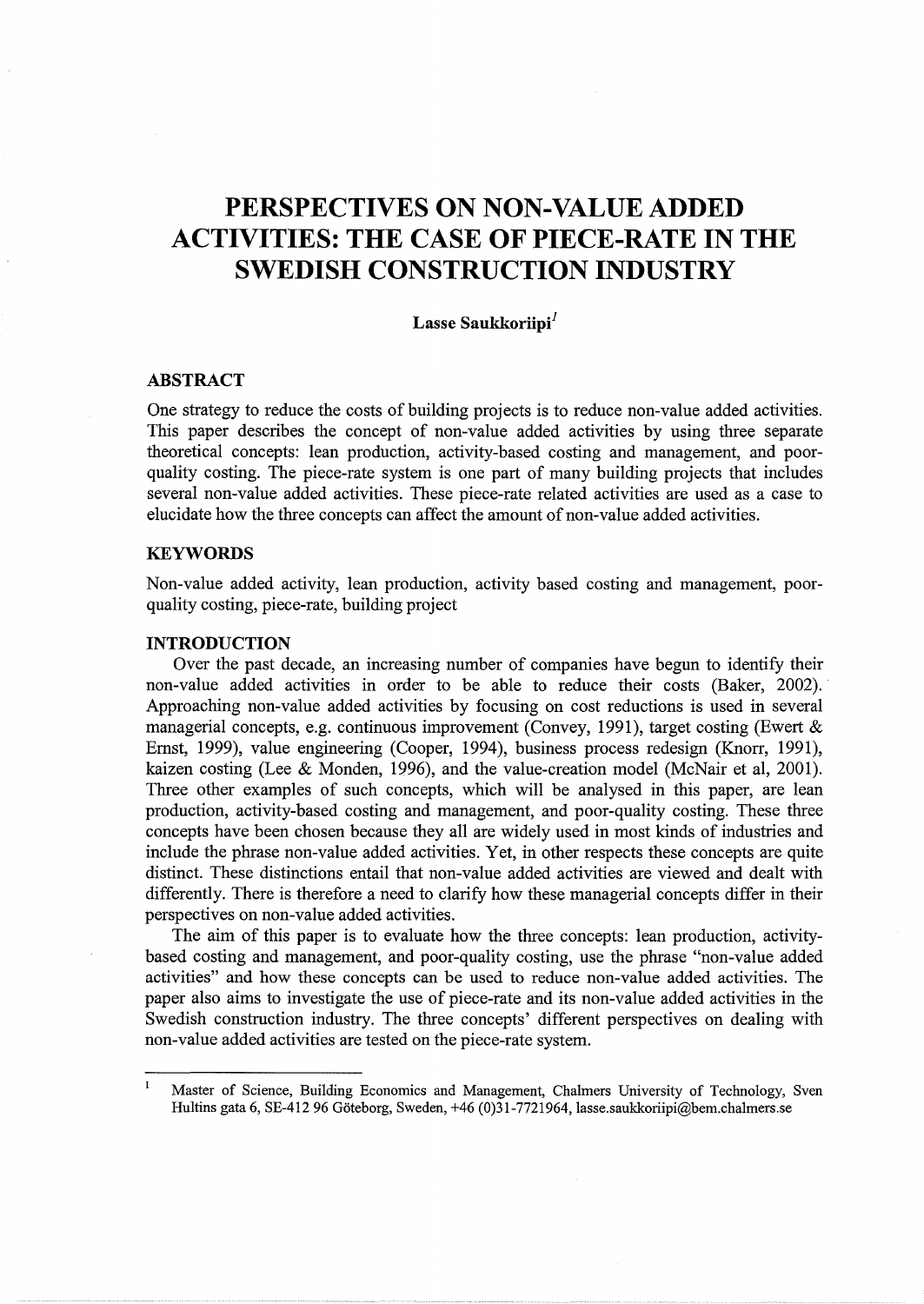## NON-VALUE **ADDED** ACTIVITIES

The definitions of what constitutes a value-added or non-value added activity vary considerably. Value added is in economics usually defined as the difference between the costs of purchases and the revenue from the sale of goods and services produced using those services (Koskela, 2000). This is however not a precise enough definition from a customer perspective since it can include activities that do not increase the customer value. A better definition is given by Womack and Jones (1996), who see a non-value added activity as "an activity which absorbs resources but creates no value". A narrower definition is presented by Convey (1991): "A value-added activity is one which contributes to the customer's perceived value of the product or service. A non-value added activity is one which, if eliminated, would not detract from the customer's perceived value of the product or service." Convey's definition gives an accurate description of possible improvements and is therefore used in the analysis of the piece-rate system.

Unfortunately, as Koskela (2000) points out, classifying activities into value-added or non-value-added is problematic. People usually cannot consistently define what constitutes a value or non-value added activity. Another major difficulty with this classification is employee reaction. Employees can be annoyed if informed that they are performing nonvalue added activities, which higher level managers have told them to perform (Koskela, 2000). Another important aspect is that money saved by improving the efficiency of a value added activity is as valuable as the money saved by reducing a non-value added activity (Kaplan and Cooper, 1998). An alternative to the dichotomous classification into value or non-value added activities is Kaplan and Cooper's (1998) suggestion of a classification into a four-category value-added scheme:

- 1. An activity required to produce the product or improve the process; the activity cannot, on a cost-justification basis, be improved, simplified, or reduced in scope at this time.
- 2. An activity required to produce the product or improve the process; the activity can be improved, simplified, or reduced in scope.
- 3. An activity not required to produce the product or improve the process; the activity can eventually be eliminated by changing a process or company procedure.
- 4. An activity not required to produce the product or improve the process; the activity can be eliminated in the short run by changing a process or a company procedure.

Convey's definition of a non-value added activity would include number 4 and most of number 3 in Kaplan and Cooper's scheme, whereas Womack and Jones' definition would comprise all of number 3 and 4 and some of number 2. A dichotomous classification into value and non-value added activities is therefore merely a question of where to draw the line in the area between the extreme points of completely value added and completely non-value added activities. If instead of using a dichotomous classification we have more than two categories, e.g. like Kaplan and Cooper's classification above, the problem is to know what parts that lie in the grey area of neither being clearly value nor non-value added activities (see figure 1).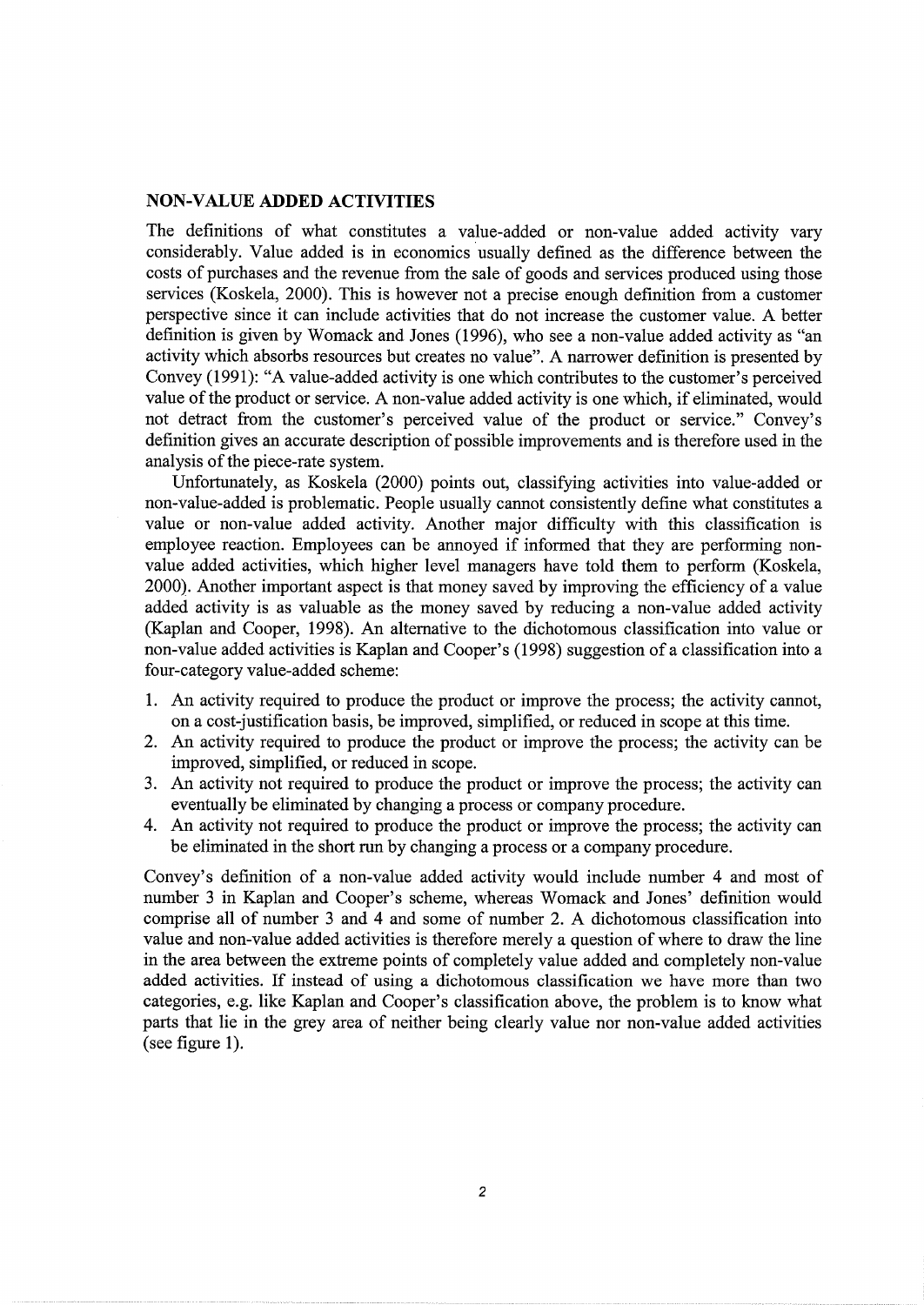

Figure 1. Two principally different ways of classifying non-value added activities

# METHOD

In order to evaluate the three analyzed concepts, a literature review was carried out. The focus was to capture the essence of each concept.

To give examples of non-value added costs, the case of piece-rate in the Swedish construction industry is presented. The piece-rate is chosen as an example since several practitioners in the PhD-study of non-value adding costs considered it to be an important aspect to scrutinize. There have during the last years in Sweden been controversies between employers and employees during which the piece-rate often has been described as an unnecessary activity. Swedish Construction Federation (2003) states that the measurable additional cost for the construction industry is approximately SEK 1.5 billion per year. Another reason for presenting the piece-rate as an example is that there are only a few involved actors, which facilitates the analysis.

To gather information, interviews were done with experts of piece-rate from the Swedish Construction Federation (SCF) and the Swedish Building Workers' Trade Union (SBWU). In order to estimate the costs of managing the piece-rate, another interview was carried out with a piece-rate expert in a large Swedish construction company. The answers from all these interviews and an additional literature review resulted in a description of the piece-rate and its non-value added costs. This description was verified by representatives from four construction companies.

# CONCEPTS TO REDUCE NON-VALUE ADDED ACTIVITIES

This section briefly describes the concepts of lean production, activity-based costing and management, and poor-quality costing, and relate them to non-value added activities.

# LEAN PRODUCTION

Lean production stems from the Japanese automotive industry where it evolved from the 1950s based on Ford's production system in the 1920s (Shingo, 1984; Krafcik, 1988). Lean production, previously also known as the Toyota Production System (TPS) or the just-in-time system (Wu, 2003), had its international breakthrough after the release of the book, "The machine that changed the world", by Womack et al (1990). The business philosophy of lean production is to design all activities and systems to deliver products and services to the customers with minimal non-value added costs and maximal value (Knuf, 2000). Acting according to lean production thinking can be broken down into five main principles (Womack and Jones, 1996): 1) precisely specify value by specific product, 2) identify the value stream for each product, 3) make value flow without interruptions, 4) let the customer pull value from the producer and, 5) pursue perfection.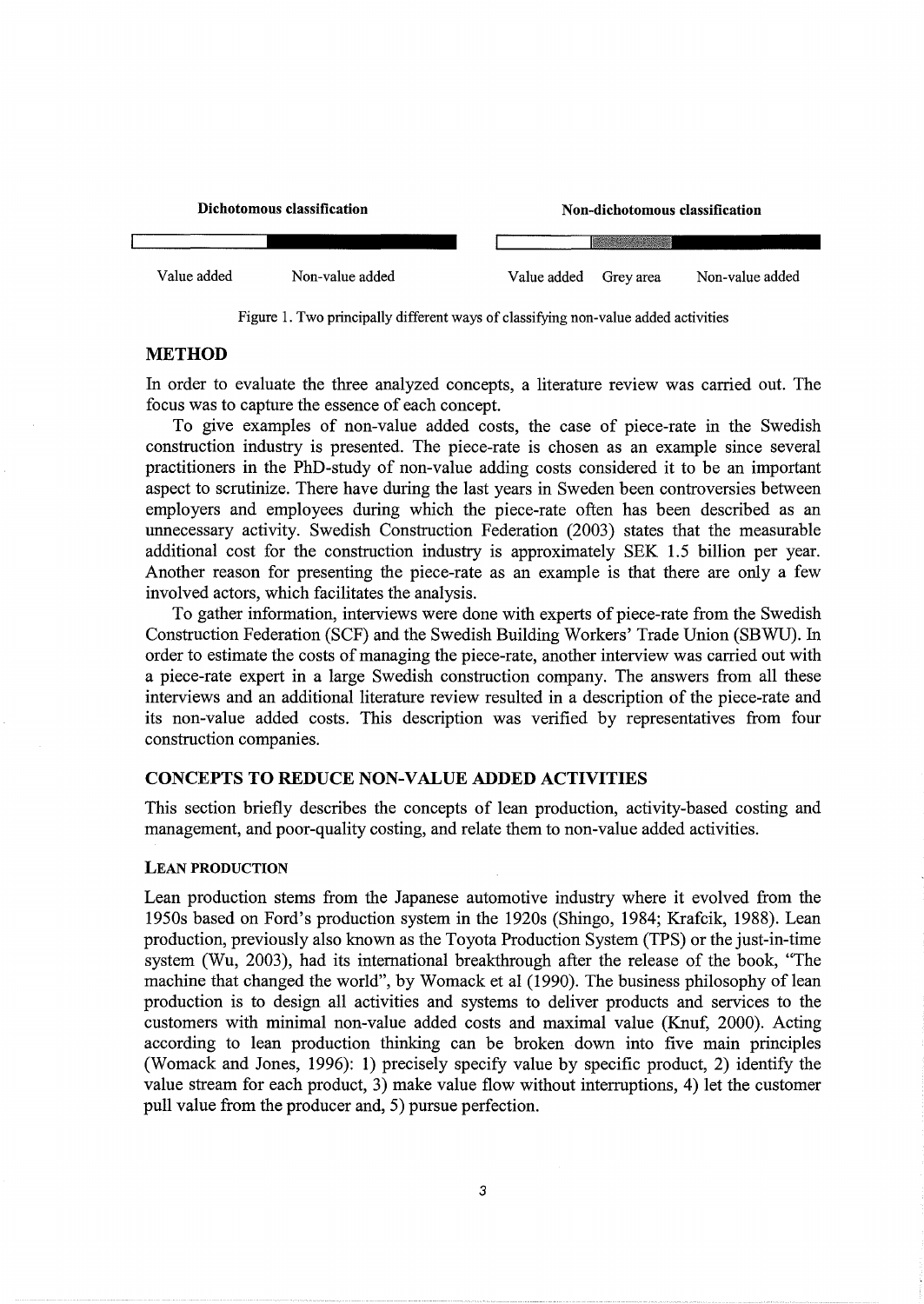The elimination of non-value added activities is a cruical aspect for lean thinking, where "waste" is used synonymously with non-value added activity. Toyota executive, Taiichi Ohno, identified seven types of wastes: overproduction, correction, material movement, processing, inventory, waiting, and motion (Womack and Jones, 1996). Later on some other sources of waste have also been highlighted, e.g. defects and material waste (Buzby et al, 2002). Koskela (2000) identified another type of waste characteristic to construction: work done in suboptimal conditions. These conditions include congestion, rework, out-of-sequence work, multiple stops and starts, inability to do detailed planning in advance, obstruction due to stocks of materials, trying to cope without the most suitable equipment for the task, overtime, oversizing of the crew and interruptions due to lack of materials, tools or instruction.

## ACTIVITY-BASED COSTING AND MANAGEMENT

The central focus of activity-based costing (ABC) is to identify, measure and manage used and unused capacity. ABC is an information system developed in the mid-1980s (Gupta & Galloway, 2003). As production systems were changing there was a need to change the costing and accounting systems in order to achieve more precise estimations of the costs of activities, products, services and customers (Cooper & Kaplan, 1988). Instead of allocating overhead costs to products, the ABC system enables indirect and support expenses to be allocated to activities and products. In using ABC, it is assumed that activities consume resources (e.g. labour, machines, equipments, material and energy) and products consume activities (Tsai, 1996). Costs are resources that are consumed. Cost drivers are factors that explain the amount of the costs for the activities (see figure 2).

ABC has also led to activity-based management (ABM), which is the entire set of actions that can be taken with the activity-based cost information. ABM is neither a cost-cutting tool nor a financial system. It is rather an approach for planning ongoing activities and business processes of an organization in order to ensure it meets strategic objectives (Brimson & Antos, 1994). The advantages of ABC/ABM are in determining which products are profitable, which customers are the most valuable, if processes are value or non-value added, and where improvement efforts should be made (Gupta & Galloway, 2003).



Figure 2. The connections between resources, activities and products in ABC (Modified from Kaplan & Cooper, 1998)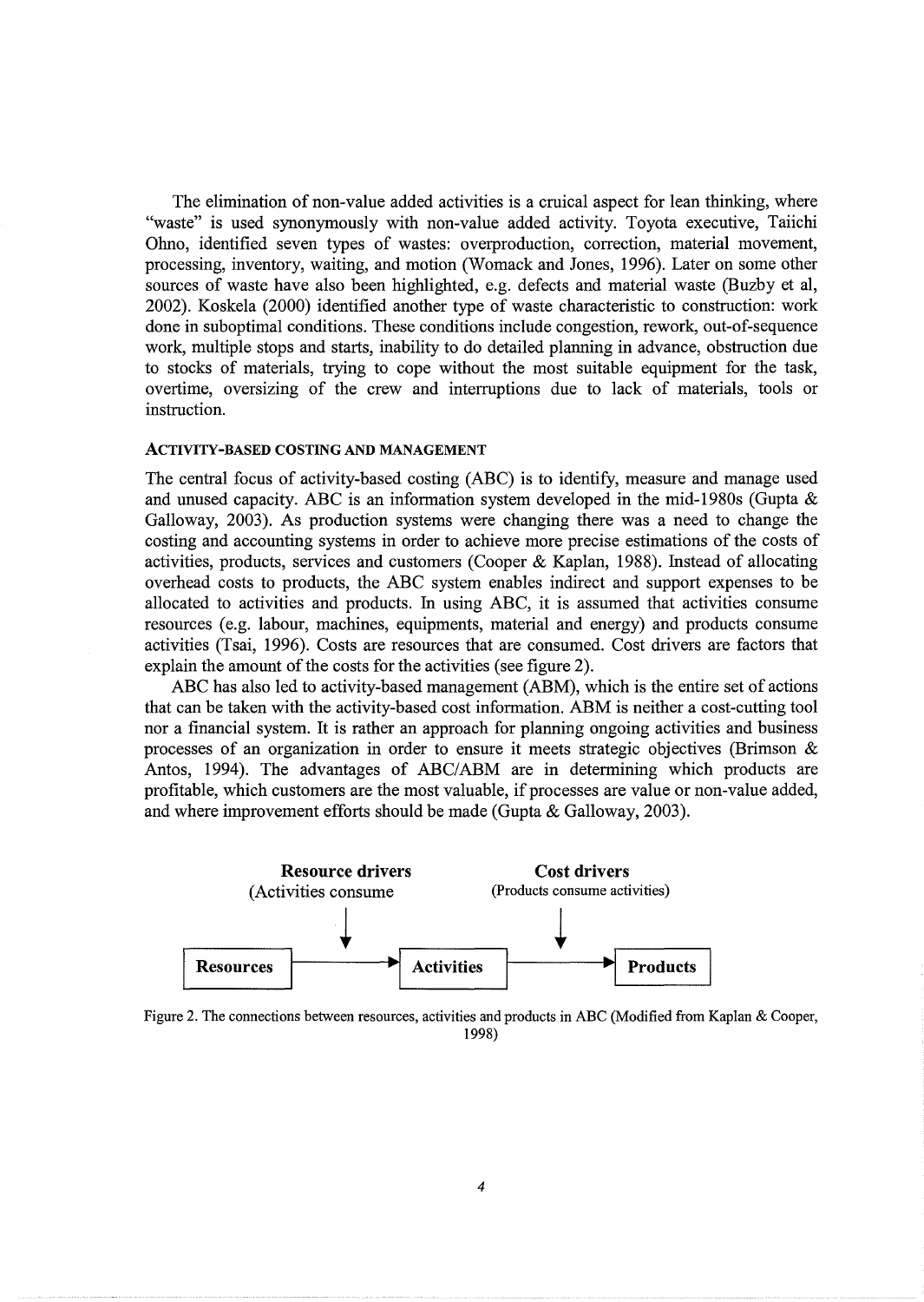#### POOR-QUALITY COSTING

The use of poor-quality costing (PQC) has its background in the quality philosophy, which started in the 1920s when Shewhart began to use a statistical view to the production process (Shewhart, 1939; Bergman & Klefsjö, 1994). In the 1950s Shewhart's theories were further develop by Juran (1951), Deming (1988) and Ishikawa (1985). These were the founders of the concept of total quality management (TQM) and which had a major impact on the Japanese quality programmes in several industries (Hackman & Wageman, 1995; Bergman & Klefsjö, 1994). The first quality cost system was developed by Feigenbaum in the early 1950s. Feigenbaum influenced many followers of his categorization of quality costs into prevention, appraisal and failure costs (Feigenbaum, 1956; Campanella, 1990).

The literature on PQC mentions several benefits gained by measuring poor-quality costs. The most important of these benefits are to identify problem areas and improvement opportunities by providing management with monetary figures for poor-quality costs and to motivate employees by enabling them to see how lack of quality is related to costs (Dale & Plunkett, 1999; Harrington, 1987; Aoieong et al, 2002).

The focus on the quality methodologies have changed over the years from an inspection orientation, through process control, to continuous improvement, and to designing quality into the product and process (Morse et al, 1987; Koskela, 2000). After an increased customer focus in the 1980s in terms of measuring poor-quality costs, there has in the 1990s been a tendency to integrate the term non-value added costs into the quality methodology (Dale & Plunkett, 1999). One example of this is Sörqvist's (1998) definition of poor-quality costs: "Costs which do not add any value for any customer", which is very close to Convey's (1991) definition of non-value added activities that is used in this paper. Further support of the integration of non-value adding costs into the quality concept is Harrington's (1987  $\&$ 1999) change of categorizing poor-quality costs. In 1987 he did not mention non-value added costs whereas he in 1999 saw them as a part of the poor-quality costs.

#### COMPARISONS BETWEEN THE THREE CONCEPTS

Lean production, ABC/ABM and PQC have originally had clearly separate areas of application, but they have lately broadened their scope, which means that they now have some similarities. One such similarity, which is central for this paper, is that all the concepts to some degree focus on non-value added activities.

A difference between the concepts is their scope. In lean production the whole value stream for a product should be studied. ABC/ABM and PQC traditionally have a company perspective, i.e. their focus is on optimizing the company, not the entire value stream. There are however exceptions in the way the concepts are used. It is for example common that lean production is used as a tool only on a single company instead of for the entire value stream, and there are also examples where ABC/ABM and PQC are used to analyze broader contexts than the company (Tsai, 1996; Sörqvist, 1998).

There is also a difference between the concepts of how important it is to measure nonvalue added activities. Measurements are essential in ABC/ABM and PQC, while measurements are often not even mentioned in the lean production core literature, although there are examples of measuring non-value added costs in the lean literature as well (e.g.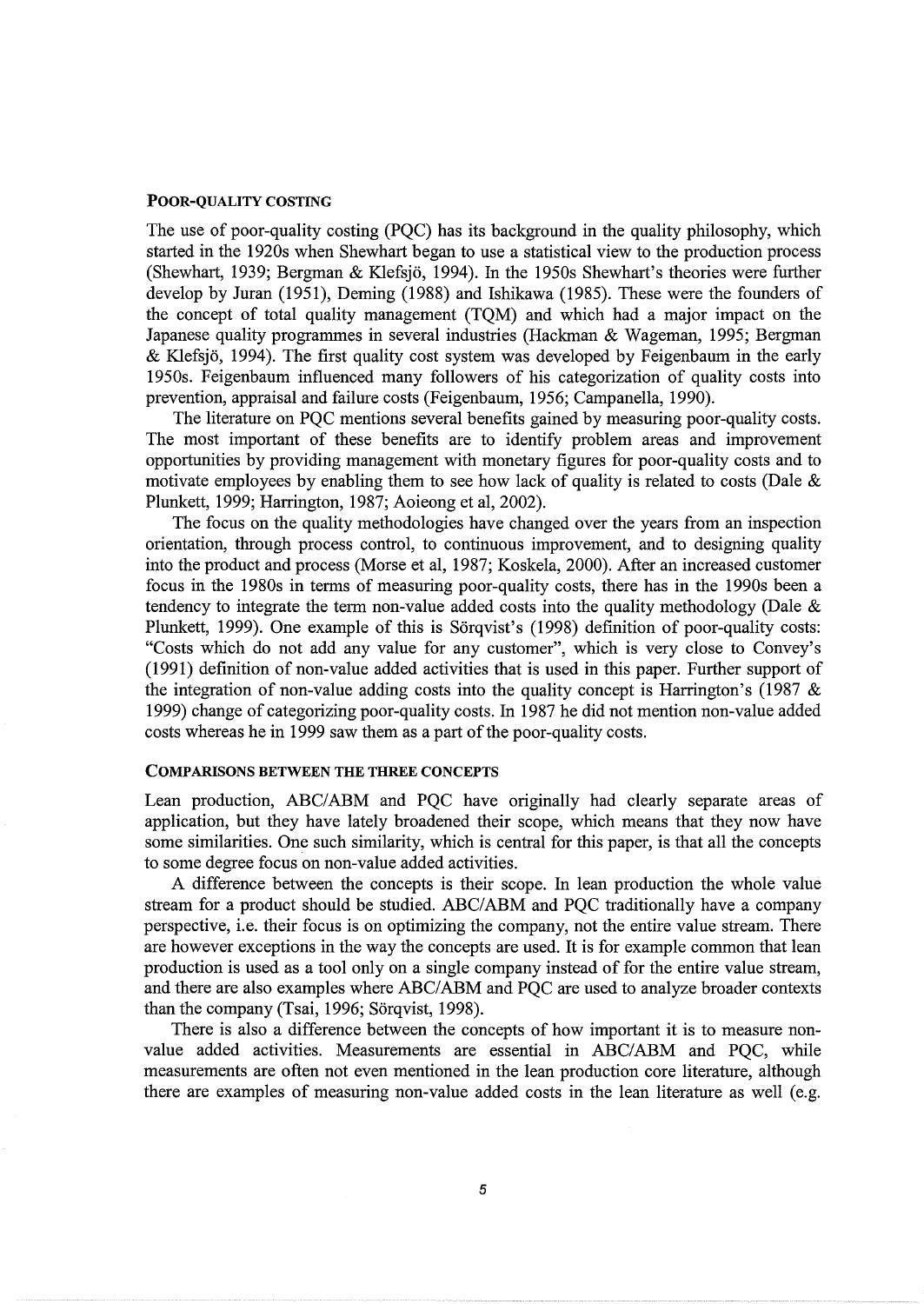Serpell et al, 1995; Zhao & Chua, 2003). Instead of carrying out measurements, lean production has a common method for eliminating non-value added activities. For ABC/ABM and PQC the act of eliminating non-value added activities has its basis in the measurements. Once the non-value added activities have been identified and quantified other concepts has to be used, e.g. total quality management or business process reengineering, in order to be able to eliminate these activities. Although both ABC/ABM and PQC use measurements for improving an organization they have some clear differences as well. The most important aspect in the context of this paper is that ABC/ABM compared to PQC has a larger focus on other types of costs than just those related to poor-quality and that the concept also emphasizes on the value added issues (McNair et al, 2001).

The piece-rate system in the Swedish construction industry will here be given as an example in order to elucidate how the concepts can be used.

#### **THE PIECE-RATE SYSTEM IN THE SWEDISH CONSTRUCTION INDUSTRY**

There are two main types of wage forms in the Swedish construction industry: incentive pay and time wages. The incentive pay consists of piece-rate and merit wages, while the time wages consists of hourly and monthly wages. The number of the construction workers united to the SBWU who do piecework is 13 % (www.byggnads.se//byggnads/29731.cs,  $26<sup>th</sup>$ January, 2004).

On production of new buildings, the wage form should be incentive pay unless the local parties agree on something else. For incentive pay the process of negotiation between the company and the SBWU is managed in the following manner:

- 1. The employer specifies in the working site announcement what type of incentive pay they wish to have. The employer must also specify what tasks shall be done by subcontractors and therefore be excluded from the piece-rate. The estimator and the site manager estimate the amount of material and time that will be needed to accomplish the work. They also create a basis of the piece-rate that explains how long each task is expected to take. The time that is needed for most working operations is stated in existing time lists, a document that has been agreed upon on national level between the SBWU and the SCF.
- 2. The local negotiation should start as soon as possible and be carried out speedily. This negotiation includes tasks that are not mentioned in the time lists as well as discussions about whether the expected required time in the estimations has to be adjusted due to the structure and complexity of the construction. There is also a negotiation considering the level of payment for the hours in the fixed and variable wages. Those who take part in these negotiations are the employer, the working representative, a representative of the SBWU, and sometimes as well a representative from the SCF.
- 3. If the local parties cannot reach an agreement the case can be submitted to national negotiations. Parties in the negotiation are the SCF and the SBWU.
- 4. If the parties on the national level cannot reach an agreement, basic salary is paid.
- 5. If the parties have reached an agreement for piece wages, there will be a check, usually every twelfth week. The piece wage consists of a fixed part and a bonus. When determining the bonus, representatives from the company and the union check to what phase the production has reached and then compare this with what was forecasted.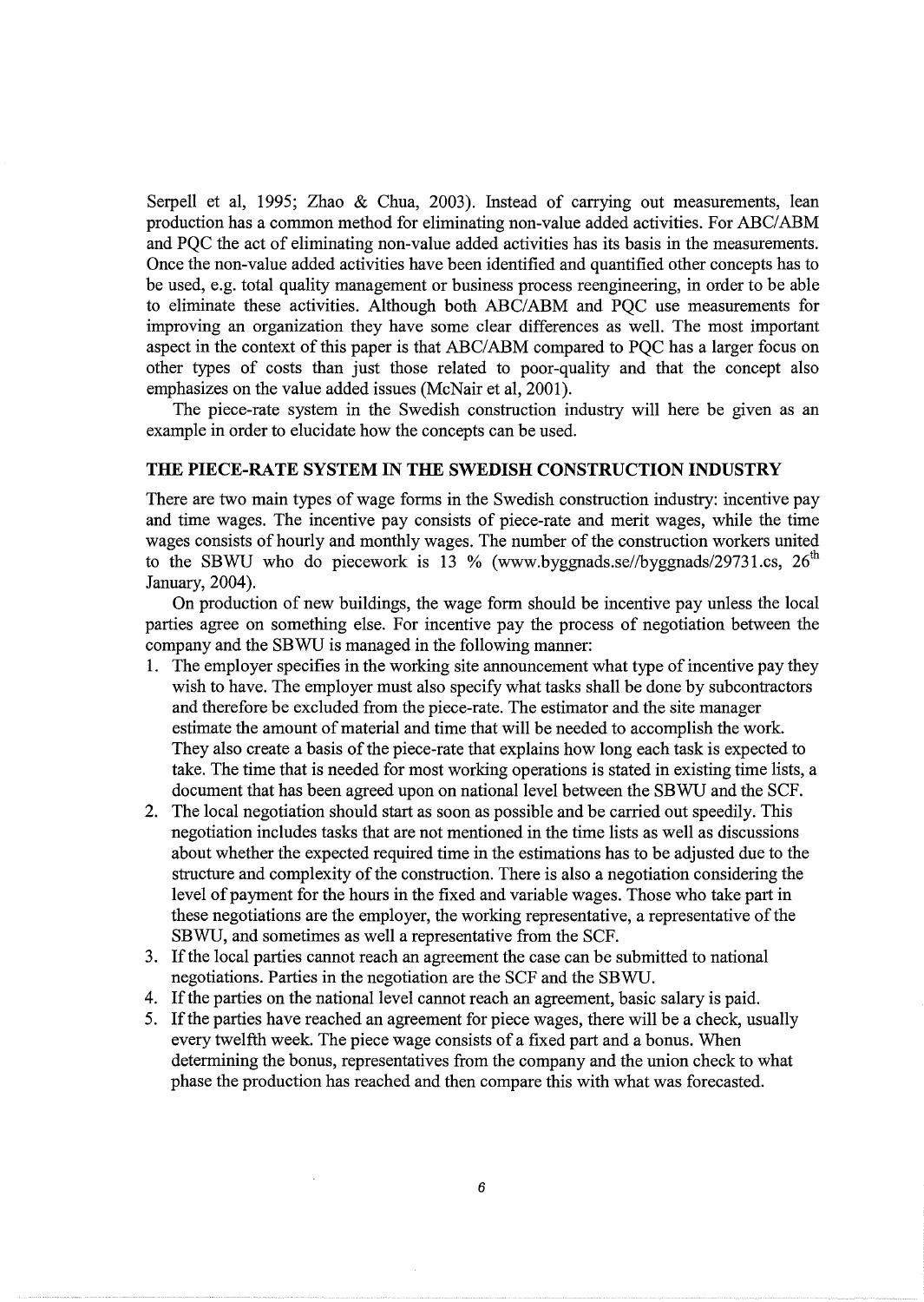Besides, the working representative collects information about the tasks that have been done in addition to those tasks that previously had been agreed upon.

If it, instead of production of a new building, is a reconstruction work, which is estimated to require less than 1200 hours, then the employer can negotiate with the employees directly through the working representative, without the participation of the SBWU. If the reconstruction is for more than 1200 hours, the SBWU is the local party that the employer has to negotiate with. The wage form for this kind of production can either be merit wages or hourly wages. When using merit wages on a project, the wages are negotiated for every project. When using merit wages or time wages on a company department it is possible to have one negotiation per year.

The piece-rate process functions as described above for construction workers who belong to the SBWU, e.g. concrete workers, carpenters, bricklayers, floor layers, plumbers and glaziers. The piece-rate process is shaped in another way for construction workers belonging to other unions than the SBWU, e.g. electricians, painters and HV AC-engineers. These workers usually have the possibility to choose if they prefer time or piece wages, i.e. the employer does not have any negotiations with these other unions.

## NON-VALUE ADDED COSTS CONNECTED TO THE PIECE-RATE

In the piece-rate process and in occurrences directly related to it, there are several activities that, if they were eliminated would not impact the value of the customer; they are thus nonvalue added activities.

#### MANAGING THE PIECE-RATE AT THE CONSTRUCTION COMPANY

In order to estimate the cost of managing the piece-rate, an interview was done with a piecerate expert in a large Swedish construction company. These estimations show that in a typical building project that spans 10,000 hours and has piece-rate there are 120 non-value adding man-hours connected to the piece-rate in the company. These man-hours include the time for compiling the basis of the piece-rate (40 hours), discussions with the parties concerned (24 h), negotiations (24 h), and checks (32 h). With a salary of SEK 370 per hour for white-collar workers, this leads to a non-value added cost of SEK 4.44 per hour (approximately 0.5 euro). If the amount of the wages is 15 percent of the total construction cost then this would mean that the amount of non-value adding costs related to piece-rate would be approximately 0.24 %of the total construction cost. In a smaller building project, this percentage would be larger since the mentioned non-value adding time would not decrease proportionally with the construction time. The cost of managing the administration and the checks in the Swedish construction company Peab is according to their own calculations seven SEK per hour (approximately 0.75 euro) (Hindersson, 2002). The SCF (2003) estimates that the administrative additional cost for the piece-rate is 6 % of the piece wages, of which three quarters are activities done by the employer. These administrative additional costs do not include the time for checking how far the production has reached, which are estimated to be cost equivalent to another 2 % of the piece wages.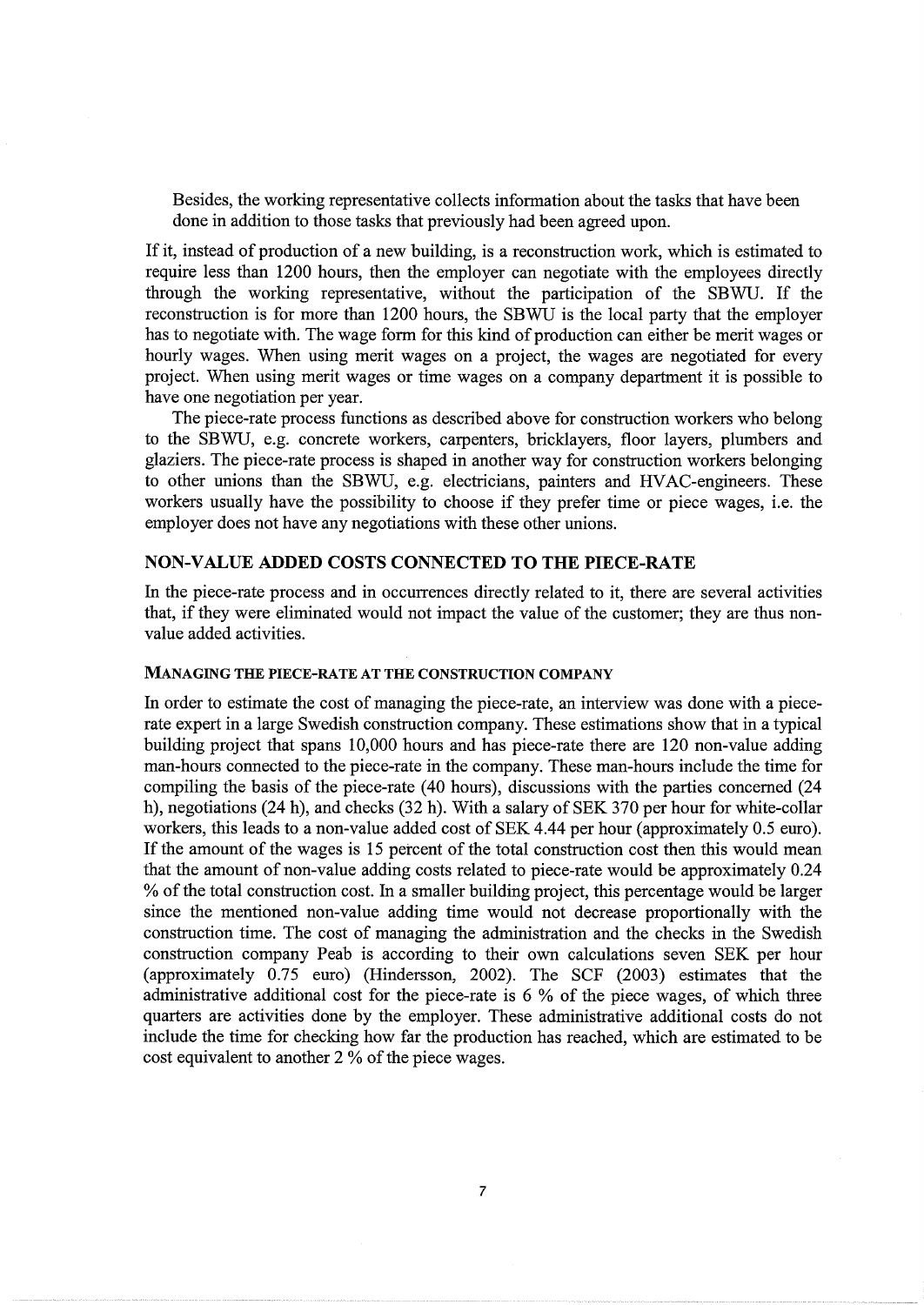## MONITORING FEES

The 120 hours mentioned above are, however, only the non-value adding time for the employees of the construction company. There are also non-value adding costs for the work done by the SBWU that is related to piece-rate. The process of checking how far the production has reached, and which of these tasks are done in addition to the original plan, can take up considerable time. About 0.5 % of the construction workers' wages go directly to financing this monitoring of the output that is done by the SBWU. In order to monitor that the wages are correct, the workers also pay a wage-monitoring fee to the SBWU, which is 1.5 %of their wages. In a normal building project, exemplified above, these fees would add up to 0.17 % of the total construction cost.

#### FEE TO FEDERATIONS

The construction companies which are members of the SCF (i.e. most large and medium sized construction companies) pay a fee to the federation that amounts to 0.65 % of the wages for all employees in the company. A part of these fees finance non-value added activities related to the piece-rate, for example, negotiations that the SCF takes part in and campaigns for decreasing the use of piece-rate. The SBWU has similar campaigns as well, but their effort is instead to increase the use of piece-rate. This means that apart from the 0.41  $\%$  (0.24  $\%$  + 0.17  $\%$ ) of the construction cost for the monitoring fees and costs in the construction company, there are additional costs in the federation and the union. Besides these measurable costs there are several other non-value added costs as well that are more difficult to measure, which will be described below.

#### WORKING-TO-RULE

Negotiations that do not lead to an agreement result in only basic salary being paid to the workers. This salary is much lower than what the workers are usually paid. Both the SCF and the SBWU say that such decreases in salary often results in working-to-rule, i.e. the workers intentionally do not work to their full capacity. Working-to-rule is illegal, but very difficult to prove. The whole building project can easily be delayed if a small group with key positions works-to-rule, and the delay of a building project has several non-value added costs as a consequence. It is however unusual that the negotiations do not result in an agreement. Even in occasions where there is working-to-rule, it is difficult the estimate the non-value added costs involved.

## OTHER POSSIBLE NON-VALUE ADDED ACTIVITIES

There are other non-value added activities that could be caused by the piece-rate. The frequent wage negotiations and checks, which are connected to the piece-rate, often make mischief between workers and management. This mischief affects the ability to co-operate and leads to a bad working environment, especially for the management at the site. This could lead to a number of negative consequences such as poor quality and increased absenteeism.

Since the piece-rate system only rewards pace it is possible that it will lead to non-value added costs due to poor quality of the final construction and higher material consumption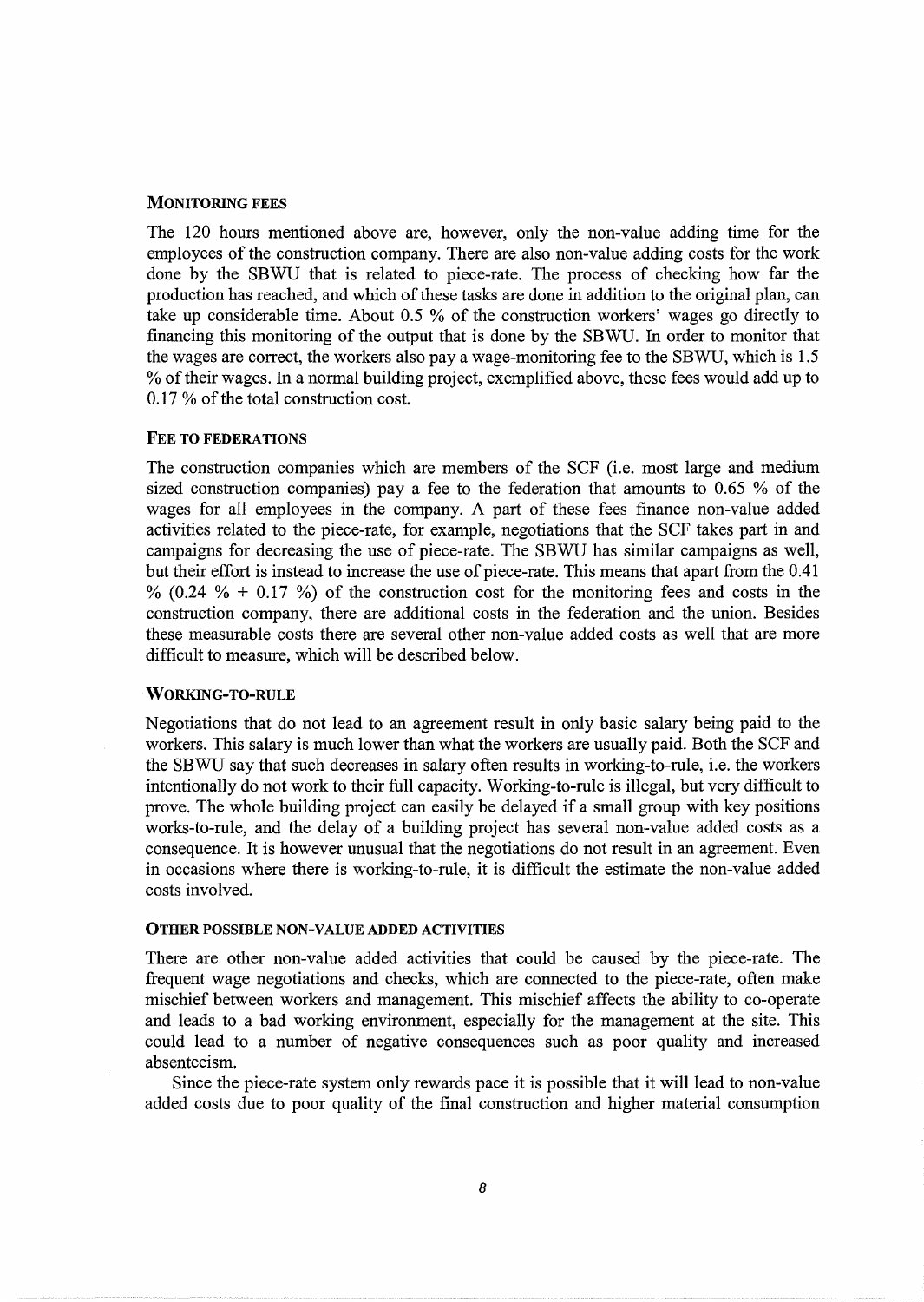(Paarsch & Shearer, 2000). The focus that piece-rate has on pace can also lead to stress and increased risk for injuries for the construction workers. This also leads to increased absence as well as increased costs for the extra time that is required for those who take over the tasks of the absentees. Absenteeism does not only affect the construction companies, but also the whole society because of sickness benefits, etc.

#### **ADVANTAGES OF HAVING PIECE-RATE**

Several studies have shown that piece-rate leads to increased productivity (e.g. Paarsch & Shearer, 1998; Koretz, 1997). These studies are however not from the construction industry and the working operations in these studies are mainly repetitive and standardized, i.e. the type of operations that are best suited for piece-rate (Chen & Vedin, 2002). In these studies there has also been individual incentives, which have larger effects on the productivity than group incentives, which are used in construction (Paarsch & Shearer, 2000). Planning is another aspect that can be improved by piece-rate since the construction workers often become more engaged in ensuring that they are never without work tasks and therefore to a larger extent are willing to help the management to avoid managerially imposed constraints (Kreiner, 1989). There are signs that the increased insight and influence of the construction workers that the piece-rate often entails, could result in a better working environment (Loftus, 1997).

There are companies which think that it is profitable to pay their employees high wages. Higher wages may lead to increased worker effort and less shirking, a higher-quality job applicant pool, lower quit rates and reduced costly labor turnover, and an increased labor loyalty (Chen & Vedin, 2002). Those who have piece-rate in general have higher wages and it is therefore possible that some of these mentioned positive effects could be realized by the use of piece-rate. Those who have incentive pay, on average earn SEK 146 per hour, while those with time wages on average earn SEK 124 per hour (the SBWU's wage statistics for the fourth quarter of 2003, www.byggnads.se/byggnads/30788,30785.cs, 2nd June, 2004). A higher wage cannot be considered to be a non-value added cost. A higher wage means, however, that the time workers spend on non-value added activities results in larger nonvalue added costs.

#### **ANALYSIS OF THE PIECE-RATE COSTS USING THE THREE CONCEPTS**

This section will analyze the differences in the three concepts regarding a reduction of nonvalue added costs caused by the piece-rate. The analysis will not consider that the concepts can use different definitions of non-value added activities.

The non-value added costs of managing the piece-rate, monitoring fees, working to rule, and fees to federations are such that it would not matter if any of the three concepts were used. Neither lean production, ABC/ABM nor PQC would directly affect any of these costs. The methods used in ABC/ABM and PQC could, however, highlight these non-value added costs by pointing out their existence and estimating their economic impact. It would thereby be possible to eliminate these non-value added costs by using other methods, for example trying to avoid the use of piece-rate. The measurements carried out in ABC and PQC could on the other hand be considered as partially non-value added activities since they do not directly create customer value.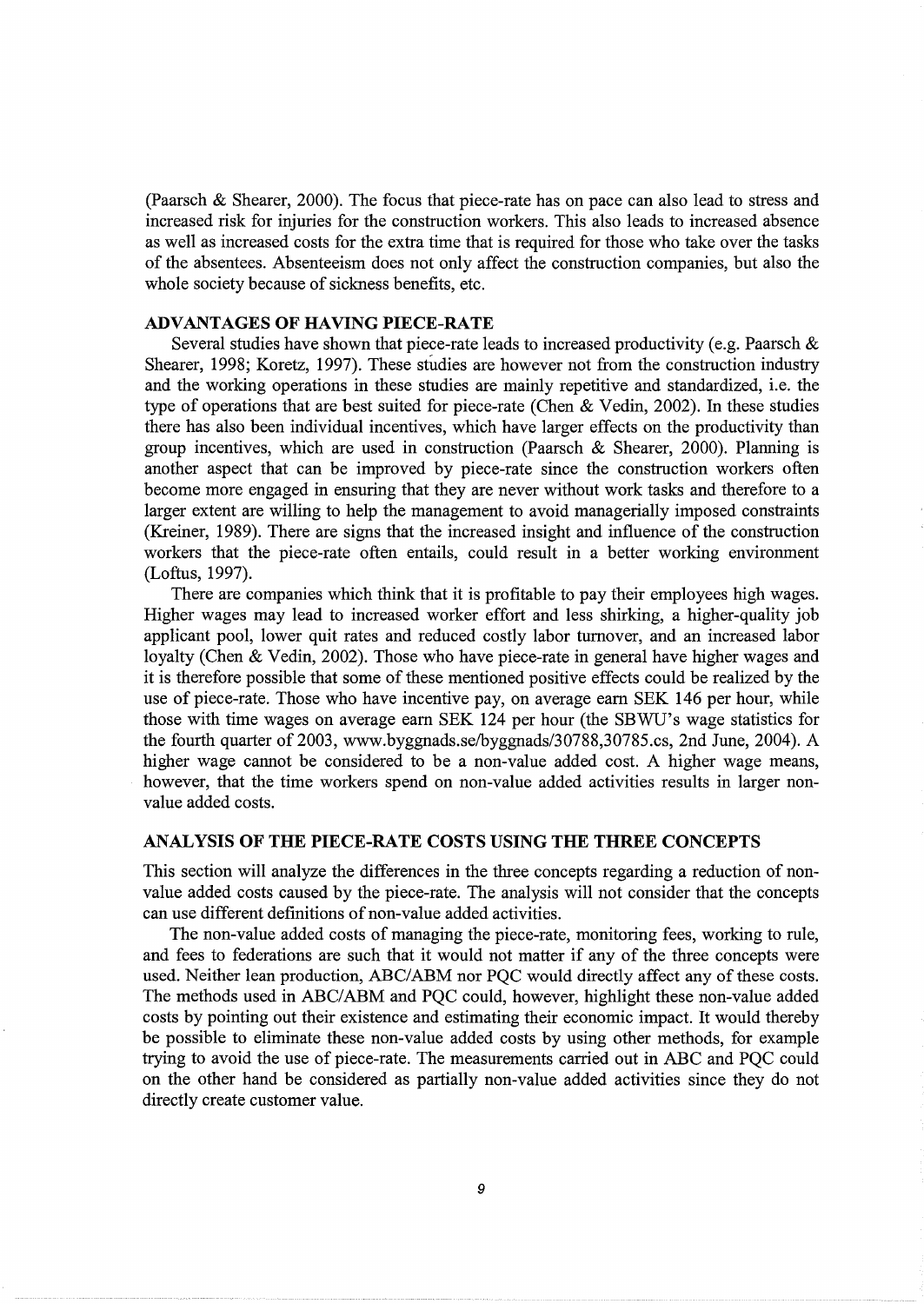When it comes to the quality of production and material consumption all the three concepts are to some extent able to reach improvements (e.g. Ittner et al, 2002; Zayko et al, 1997; Dale & Plunkett, 1999). The question here, however, is whether the concept can affect the increased poor quality and material consumption possibly caused by the piece-rate. ABC/ ABM and PQC can be used to identify if there are quality problems caused by the piece-rate and then take actions to prevent these manifested causes of the piece-rate to reoccur. A higher working pace does not directly imply that there will be an increase of problems with quality and material consumption. Lean production has some related methods to improve these aspects that are similar to those recommended in PQC literature, e.g. statistical control, quality control conducted directly by the workers, continuous improvements, and quality circles. What is unique for lean thinking in this respect is that the just-in-time-principle and the low inventory levels can expose previously hidden quality sources (Söderquist & Motwani, 1999). Low inventory levels can, however, not be used as a method to improve quality, but only as an indicator of the existence of these problems.

The non-value added costs caused by the increase of injuries, stress and absent workers due to the piece-rate are probably such that they only to a little extent are affected by the use of any of the three concepts. The working environment is to a much greater extent influenced by other factors, such as how the work is planned, company culture, how managers act, and how engaged the workers are to participate in health and safety campaigns (Lingard & Holmes, 2001; Gyi et al, 1999).

## **CONCLUSIONS**

There is much that indicates that the piece-rate system brings about several non-value added costs. The measurable or probable costs that have been presented in this paper are, for example, the supplementary time for negotiations and checks, working to rule, weakened employee loyalty, worse quality and increased material consumption. When we only measured the costs for the monitoring fees and the management of the piece-rate in the construction company, we found that these costs equals 0.41 % of the construction cost in a normal building project. There are on the other hand probable advantages for using piece-rate as well, principally an increased productivity. The piece-rate should be used when the advantages at least compensate for the non-value added costs. This is, however, probably not always the case when the piece-rate is used today. The piece-rate is likely used for other reasons than just to increase the customer value, e.g. to raise the workers' wages and increase the power of the SBWU.

The analysis of how the concepts of lean production, activity-based costing and management, and poor-quality costing affect the non-value added costs caused by using the piece-rate in the Swedish construction industry shows that these concepts only would have a marginal impact. The exception is the increased poor quality and material consumption, which all the three concepts to some extent could influence. The three concepts could however be more useful for reducing non-value added costs caused by other aspects than the piece-rate, for example non-value added failure costs and non-productive working time.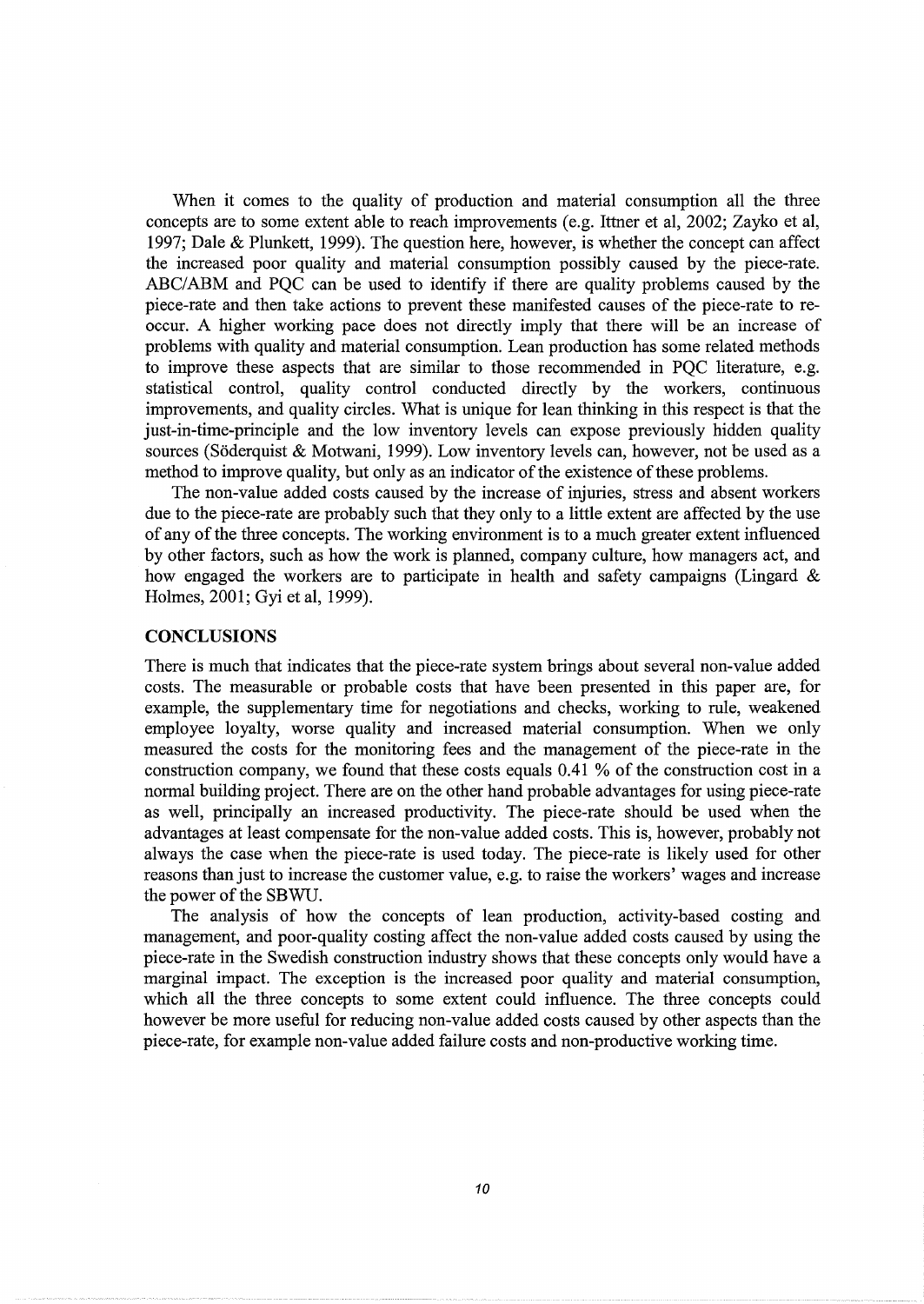## **REFERENCES**

- Aoieong, R. T., Tang, S. L. and Ahmed, S. M. (2002) "A process approach in measuring quality costs of construction projects: model development", *Construction Management and Economics,* Vol. 20, No.2, pp 179-192
- Baker, W.M. (2002) "Eliminate non-value-added costs", *Industrial Management,* Vol. 44, No. 3, pp 22-27
- Bergman, B. and Klefsjo, B. (1994). *Quality from Customer Needs to Customer Satisfaction,* Studentlitteratur, Lund, Sweden
- Brimson, J.A. and Antos, J. (1994) *Activity-based management -for service industries, government entities, and nonprofit organizations,* John Wiley & Sons, New York, NY
- Buzby, C.M. and Gerstenfeld, A., Voss, L.E., and Zeng, A.Z. (2002) "Using lean principles to streamline the quotation process: a case study", *Industrial Management* & *Data Systems, Vol. 102, No. 9, pp 513-520*
- Campanella, J. (1990) *Principles of Quality Costs,* 2nd edition, ASQC Quality Press, Milwaukee, Wisconsin, USA
- Chen, P. and Vedin, P.-A. (2002) "Efficiency wages and industry wage differentials: A comparison across methods of pay", *The Review of Economics and Statistics,* November 2002, Vol. 84, No.4, pp 617-631
- Convey, S. (1991) "Eliminating unproductive activities and processes", *CMA Magazine,* Vol. 65, No. 9, pp 20-24
- Cooper, R. (1994) "Japanese cost management practices", *CMA Magazine,* Vol. 68, No.8, pp 20-26
- Cooper, R. and Kaplan, R.S. (1988) "Measure Costs Right: Make the Right Decisions", *Harvard Business Review, Vol. 66, No. 5, pp 96-103*
- Dale, B. and Plunkett, J. (1999) *Quality costing,* 3rd edition, Gower, Hampshire, England
- Deming, W.E. (1988) *Out of the crisis : quality, productivity and competitive position,*  Cambridge University Press, Cambridge
- Ewert, R. and Ernst, C. (1999) "Target costing, co-ordination and strategic cost management", *The European Accounting Review,* Vol. 8, No. 1, pp 23-49
- Feigenbaum, A.V. (1956) "Total Quality Control", *Harvard Business Review,* Nov/Dec.
- Gupta, M. and Galloway, K. (2003) "Activity-based costing/management and its implications for operations management", *Technovation,* Vol. 23, No.2, pp 131-138
- Gyi, D.E., Gibb, A.G.F. and Haslam, R.A. (1999) "The quality of accident and health data in the construction industry: Interviews with senior managers", *Construction Management andEconomics,* Vol.17,No.2,pp 197-204
- Hackman, J.R. and Wageman, R. (1995) "Total Quality Management: Empirical, Conceptual, and Practical Issues", *Administrative Science Quarterly,* Vol. 40, June, pp 309-342
- Harrington, H. J. (1999) "Performance improvement: a total poor-quality cost system", *The TQM Magazine,* Vol. 11, No.4, pp 221-230
- Harrington, H.J. (1987) *Poor-Quality Cost,* ASQC Quality Press, Milwaukee, Wisconsin
- Hindersson, P. (2002) "Peab till attack mot ackordssystemet", *Byggindustrin,* Vol. 72, No. 30,p4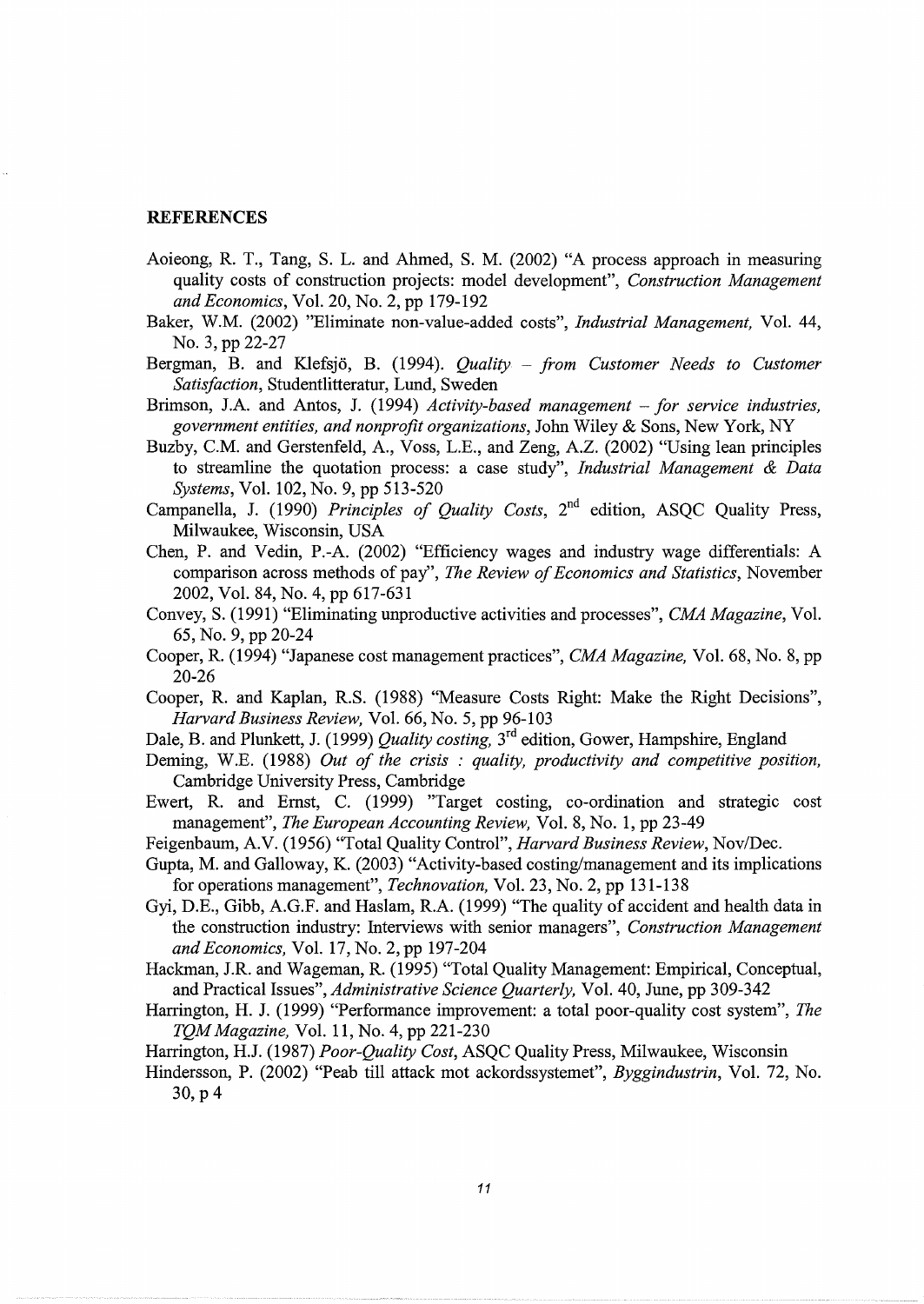- Ishikawa, K. (1985) *What is total quality control?: the Japanese way,* Prentice Hall, Englewood Cliffs, NJ, USA
- Ittner, C.D., Lanen, W.N. and Larcker, D.F. (2002) "The Association Between Activity-Based Costing and Manufacturing Performance", *Journal of Accounting Research,* Vol. 40, No.3, pp 711-726
- Juran, J.M. (ed.) (1951) *Quality-control handbook,* McGraw-Hill, New York, NY
- Kaplan, R.S. and Cooper, R. (1998) *Cost* & *Effect- Using Integrated Cost Systems to Drive Profitability and Performance,* Harvard business school press, Boston, Massachusetts, **USA**
- Knorr, R.O. (1991) "Business Process Redesign: Key to Competitiveness", *The Journal of Business Strategy,* Vol. 12, No.6, pp 48-51
- Knuf, J. (2000) "Benchmarking the Lean Enterprise: Organizational Learning at Work", *Journal of Management in Engineering,* Vol. 16, No.4, pp 58-71
- Koretz, G. (1997) "Truly tying pay to performance", *Business week,* 02/17/97, Issue 3514, p 25
- Koskela, L. (2000) *An exploration towards a production theory and its application to construction,* VTT Publications, Espoo, Finland
- Krafcik, J.F. (1988) "Triumph of the Lean Production System", *Sloan Management Review,*  Vol. 30, No. 1, pp 41-52
- Kreiner, K. (1989) "Culture and Meaning: Making Sense of Conflicting Realities in the Workplace", *Internation Studies of Management and Organization,* Vol. 19, No. 3, pp 64-81
- Lee, J.Y. and Monden, Y. (1996) "An international Comparison of Manufacturing-Friendly Cost Management Systems", *The International Journal of Accounting,* Vol. 31, No.2, pp 197-212
- Lingard, H. and Holmes, N. (2001) "Understandings of occupational health and safety risk control in small business construction firms: Barriers to implementing technological controls", *Construction Management and Economics,* Vol. 19, No.2, pp 217-226

Loftus, G. (1997) "Ultimate pay for performance", *Across the Board,* Vol. 34, No. 1, pp 9-11

- McNair, C.J., Polutnik, L. and Silvi, R. (2001) "Cost management and value creation: The missing link", *The European Accounting Review,* Vol. 10, No. 1, pp 33-50
- Morse, W.J., Roth, H.P. and Poston, K.M. (1987) *Measuring, planning and controlling quality costs,* National Association of Accountants, Montvale, NJ, USA
- Paarsch, H.J. and Shearer, B.S. (1998) "The response of Worker Effort to Piece Rates Evidence from the British Columbia Tree-Planting Industry", *The Journal of Human Resources,* Vol. 34, No 4, pp 643-667
- Paarsch, H.J. and Shearer, B.S. (2000) "Piece rates, fixed wages, and incentive effects: Statistical evidence from payroll records", *International Economic Review,* Vol. 41, No. 1, pp 59-92
- Serpell, A., Venturi, A. and Contreras, J. (1995) "Characterization of waste in building construction projects", in Alarcon, L. (ed.) (1997) *Lean Construction,* A.A. Balkema, Rotterdam, The Netherlands
- Shewhart, W.A. (1939) *Statistical method from the viewpoint of quality control,* The Graduate School, Department of agriculture, Washington